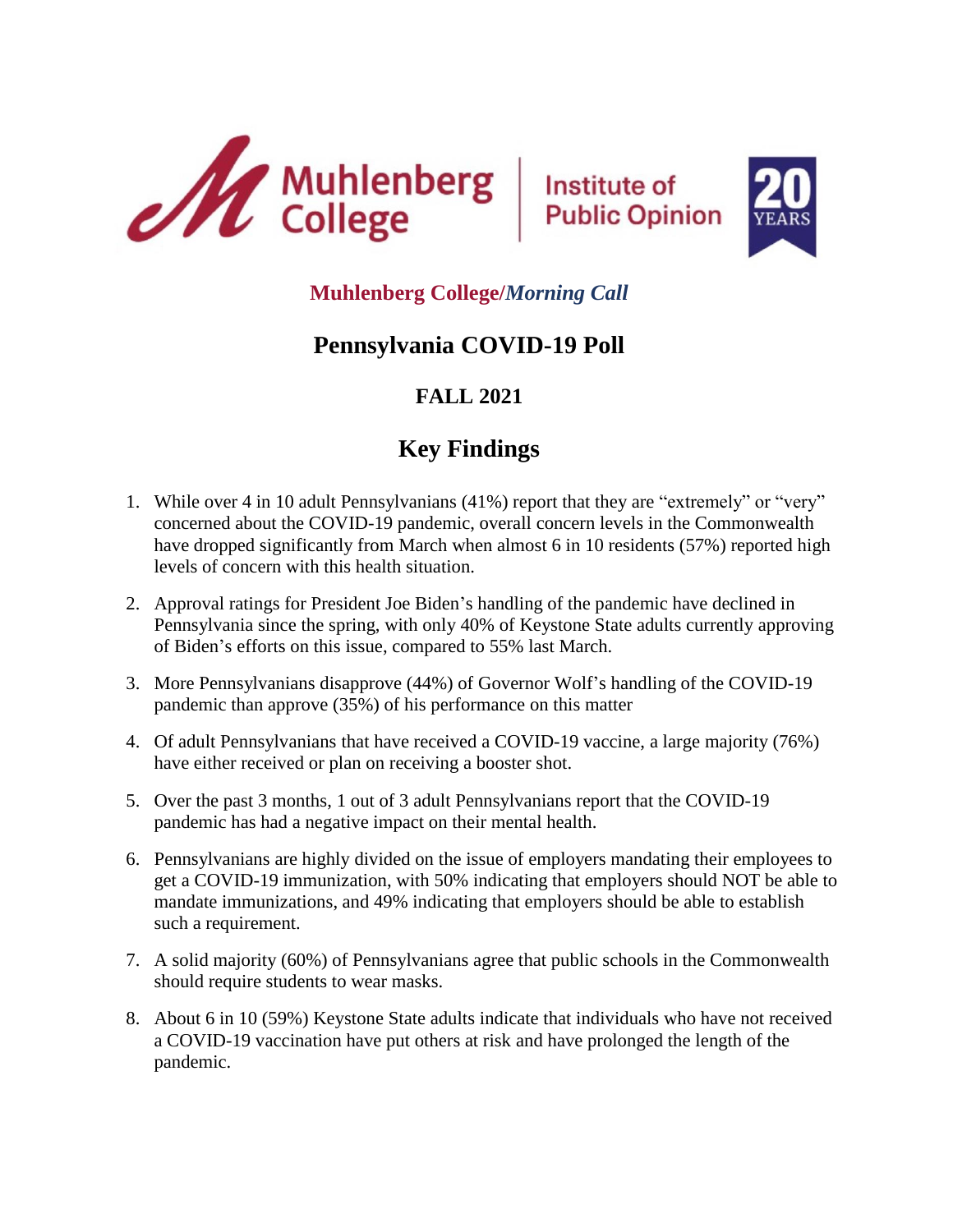## **Methodological Statement**

The following report contains the results of a telephone survey of 419 adults in the Commonwealth of Pennsylvania between November 15 and 22, 2021**.** Respondents were interviewed in English on both landlines (88) and cell phones (331). With a randomly selected sample of respondents the margin of error for the surveys is +/- 5.5% at a 95% level of confidence**.** Margins of error for questions with smaller sample size will be larger**.** In addition to sampling error, one should consider that question wording and other fielding issues could introduce error or bias into survey results. The sample data has been weighted by gender, race, age, income, and educational attainment to reflect those Pennsylvania population characteristics as reported by the United States Census Bureau in 2021. The calculation of sampling error takes into account design effects due to the weighting identified above**.** In order to reach a representative sample of adult Pennsylvanians both land lines and cell phones are called up to 5 times. The response rate for this survey as calculated using the American Association of Public Opinion Research (AAPOR) RRII formula is approximately 7%. Due to rounding, the totals provided in the frequency report may not total 100%. The survey instrument (as seen in its entirety below) was designed by Dr. Christopher P. Borick, Director of the MCIPO, in conjunction with the staff of the *Morning Call*. The survey was funded exclusively by Muhlenberg College and the *Morning Call***.** For more detailed information on the methods employed please contact the MCIPO at 484-664-3444 or email Dr. Borick at cborick@muhlenberg.edu**.**

## **SURVEY INSTRUMENTAND FREQUENCY REPORT**

**SCREENER**: Thank you. Just to confirm are you a resident of Pennsylvania who is age 18 or older?

- 1. Yes…………..…..CONTINUE
- 2. No………………THANK AND DISCONTINUE
- 3. Not Sure….……. THANK AND DISCONTINUE

Q1: Next I have a few questions about the coronavirus or COVID-19 outbreak. How concerned are you, if at all, about the coronavirus or COVID-19 outbreak? (READ LIST)

- 1. Extremely Concerned….. 15%
- 2. Very Concerned………... 26%
- 3. Somewhat Concerned….. 34%
- 4. Not Concerned at All……26%
- 98. Not Sure (VOL)…………<1%

|                            | <b>Fall 2021</b> | Spring 2021 |
|----------------------------|------------------|-------------|
| <b>Extremely Concerned</b> | 15%              | 26%         |
| Very Concerned             | 26%              | 31%         |
| <b>Somewhat Concerned</b>  | 34%              | 28%         |
| Not Concerned at All       | 26%              | 15%         |
| Not Sure (VOL)             | $<\!\!1\!\,$ %   | ${<}1\%$    |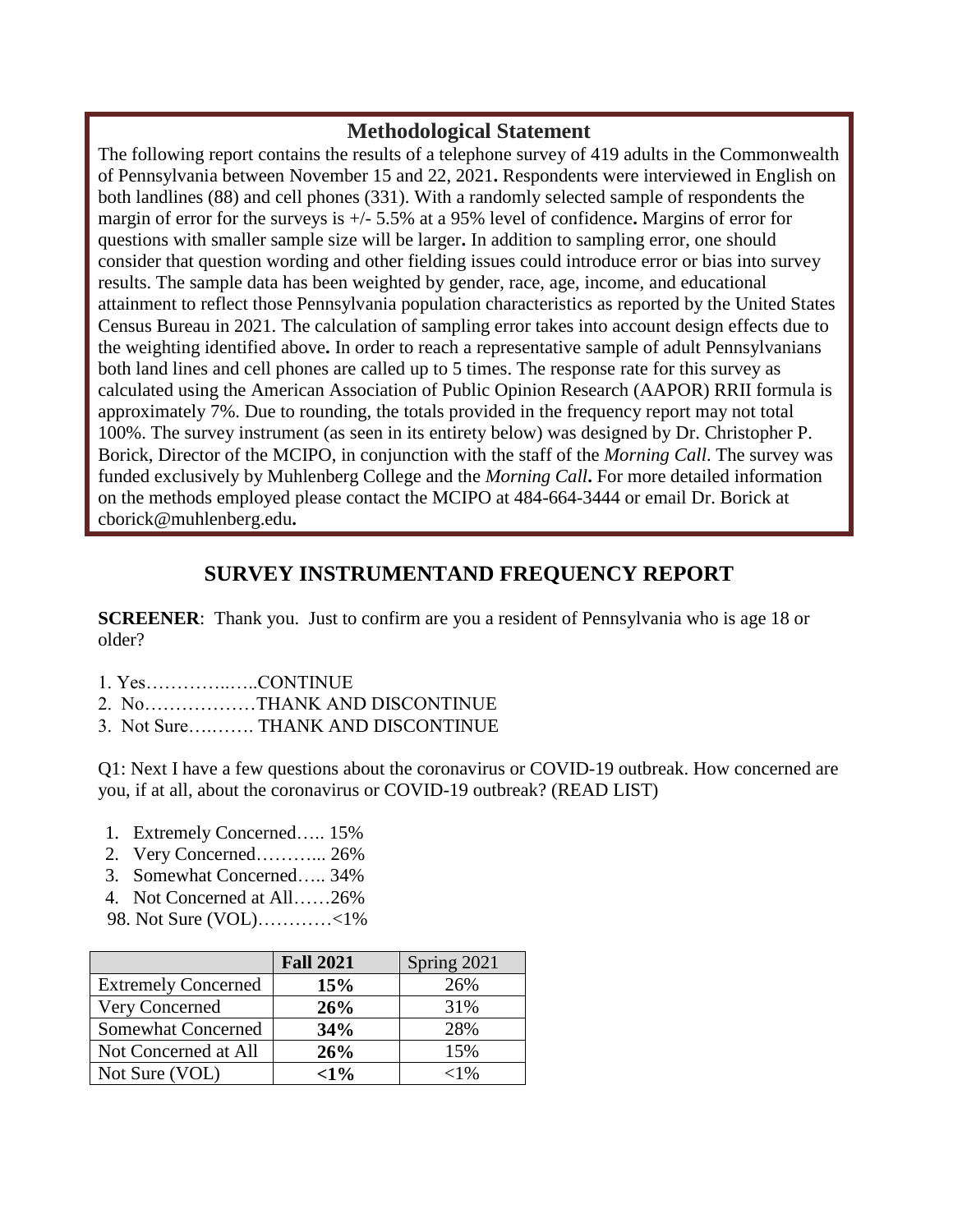Q2: Do you approve or disapprove of the way President Joe Biden is handling the response to the coronavirus or COVID-19 outbreak?

1. Approve……………….. 40% 2. Disapprove……………. 45% 98. Not Sure (VOL)……... 15%

|                | <b>Fall 2021</b> | Spring 2021 |
|----------------|------------------|-------------|
| Approve        | 40%              | 55%         |
| Disapprove     | 45%              | 28%         |
| Not Sure (VOL) | 15%              | 19%         |

Q3: Do you approve or disapprove of the way Governor Tom Wolf is handling the response to the coronavirus or COVID-19 outbreak?

1. Approve……………….. 35% 2. Disapprove……………. 44% 98. Not Sure (VOL)……… 21%

|                | <b>Fall 2021</b> | Spring 2021 |
|----------------|------------------|-------------|
| Approve        | 35%              | 40%         |
| Disapprove     | 44%              | 41%         |
| Not Sure (VOL) | 21%              | 19%         |

Q4: Have you received at least one COVID-19 vaccine shot at this time?

- 1. Yes ……………………74%
- **2.** No…**SKIP TO Q6……26%**

|                | <b>Fall 2021</b> | Spring 2021 |
|----------------|------------------|-------------|
| Yes            | 74%              | 36%         |
| N <sub>o</sub> | 26%              | 64%         |
| Not Sure (VOL) | 0%               | 1%          |

#### **QUESTION FIVE: ONLY INDIVIDUALS WHO RECEIVED AT LEAST ONE COVID-19 SHOT (N =307)**

Q5: Have you received, or are you planning to receive A COVID-19 vaccine booster shot?

- 1. Yes……………………76%
- 2. No…………………….13%
- 98: Not Sure (VOL)………11%

#### **\*\*\*\*\*\*\*\*\*\*\*ALL ANSWERS SKIP TO Q7\*\*\*\*\*\*\*\*\*\*\***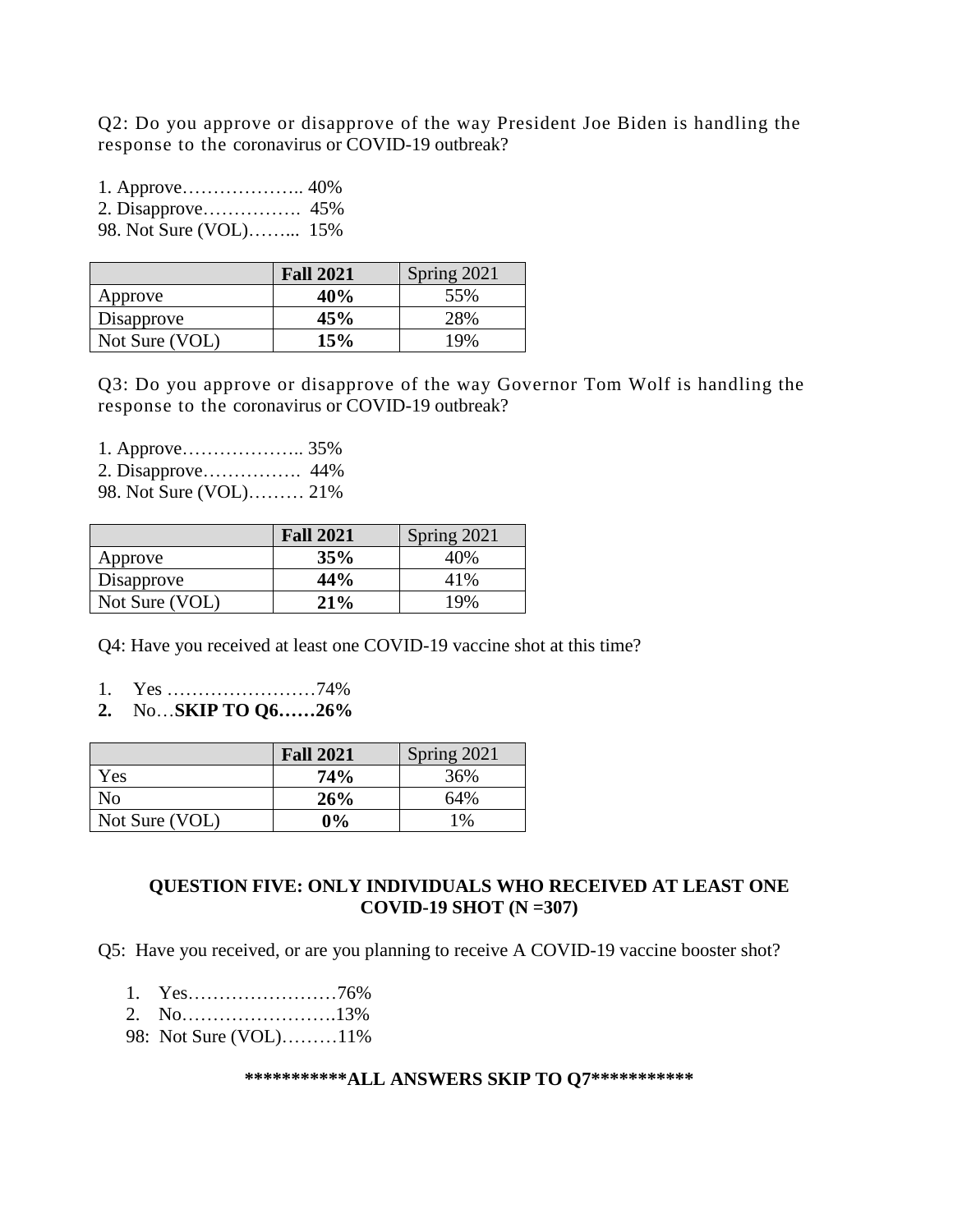#### **QUESTION SIX: ONLY INDIVIDUALS WHO DID NOT RECEIVE AT LEAST ONE COVID-19 SHOT (N =108)**

Q6: Which of the following is your primary reason for not getting a COVID19 vaccination?

- 1. Concerns with negative health effects of the vaccination…30%
- 2. Religious beliefs…………………………………………….2% 3. Personal liberties and choice………………………………49%
- 4. Other (VOL)……………………………………………….11%
- 5. All Equal (VOL)…………………………………………….6% 98: Not Sure (VOL)……………………………………………..3%

#### **REMAINDER OF QUESTIONS ALL RESPONDENTS**

Q7: How effective do you think the COVID-19 vaccines are in preventing individuals who receive a vaccine from becoming severely ill from COVID-19 infections? (READ LIST)

1. Very effective……………….45% 2. Somewhat Effective………...29% 3. Somewhat Ineffective………12% 4. Very Ineffective…………….10% 98. Not Sure (Vol)…………….. 5%

Q8: When you are in indoor PUBLIC SPACES do you wear masks: (READ LIST)

|  |  | 1. All of the time26% |  |
|--|--|-----------------------|--|
|--|--|-----------------------|--|

- 2. Most of the time……………..23%
- 3. Occasionally…………………29%
- 4. Or Never……………………..21%
- 98: Not Sure (VOL)………………<1%

Q9: In the past few months, has any worry or stress related to the COVID-19 pandemic had a negative impact on your mental health, or not?

- 2. No………………………….. 67%
- 98: Not Sure (VOL)……………. 1%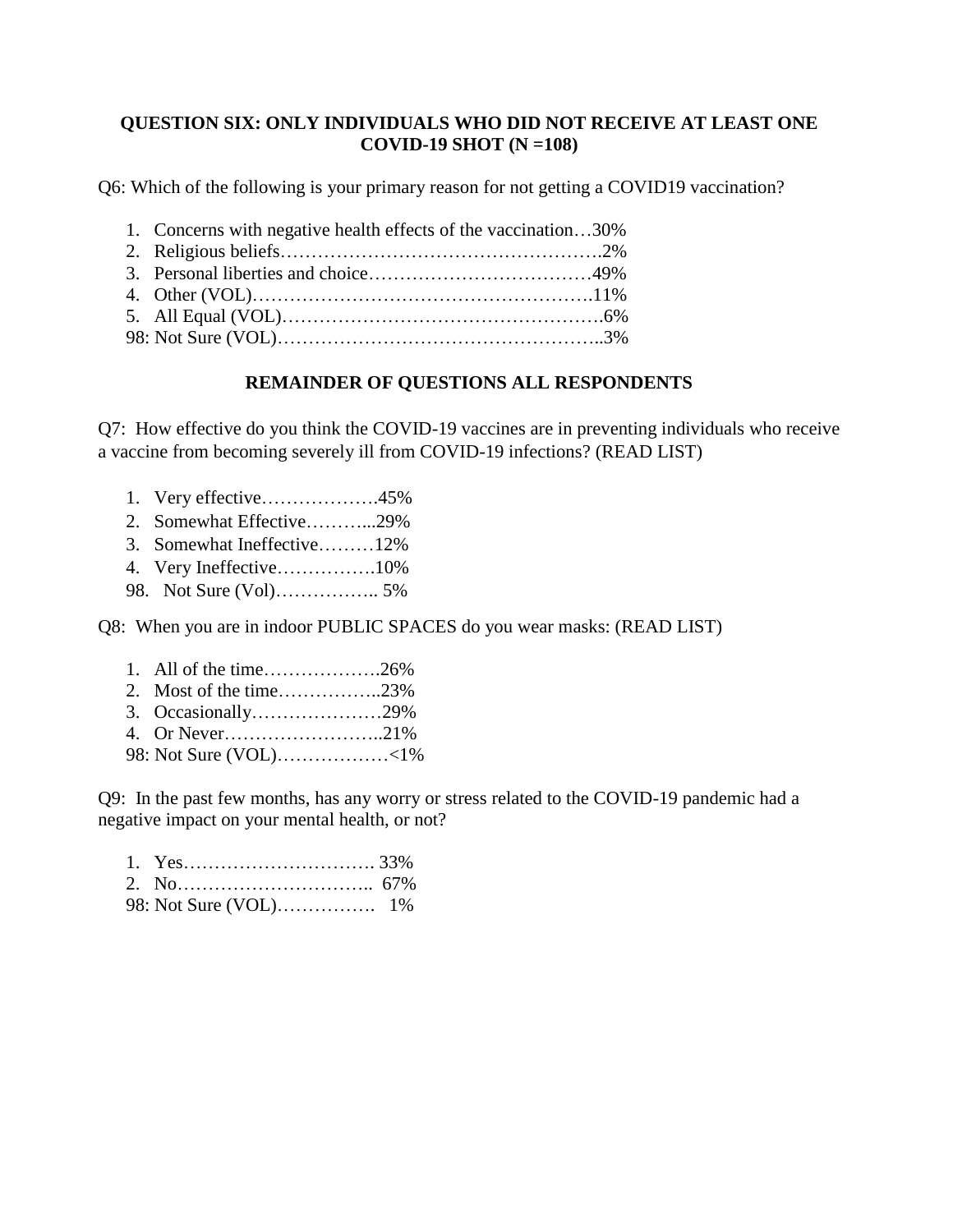Next I have a few questions about your perception of how much risk to your health and well-being there is from the following activities. For each activity I read, please let me know if you think there is a large risk, moderate risk, small risk or no risk at all to your health and well-being.

|                                                                                     | Large<br><b>Risk</b> | Moderate<br><b>Risk</b> | Small<br><b>Risk</b> | N <sub>0</sub><br><b>Risk</b> | Not Sure<br>(VOL) |
|-------------------------------------------------------------------------------------|----------------------|-------------------------|----------------------|-------------------------------|-------------------|
| Q10: Attending in-person gatherings of friends<br>and family outside your household | 8%                   | 33%                     | 36%                  | 23%                           | 1%                |
| Q11: Dining indoor at a restaurant                                                  | 10%                  | 34%                     | 33%                  | 22%                           | 1%                |
| Q12: Shopping at retail stores                                                      | 10%                  | 37%                     | 32%                  | 21%                           | 1%                |
| Q13: Traveling on an airplane or mass transit                                       | 37%                  | 29%                     | 19%                  | 14%                           | 2%                |
| Q14: Working indoors with others in an office                                       | 10%                  | 34%                     | 33%                  | 19%                           | 4%                |

Q15: Please indicate if you strongly agree, somewhat agree, somewhat disagree or strongly disagree with the following statements. First, there are major health risks for those that receive a COVID-19 vaccination.

- 1. Strongly Agree………..…17%
- 2. Somewhat Agree……….. 21%
- 3. Somewhat Disagree……. 21%
- 4. Strongly Disagree……… 36%
- 98. Not Sure (VOL)………. 5%

Q16: Employers should NOT be allowed to require their employees to get a COVID-19 vaccination.

- 1. Strongly Agree………..… 35%
- 2. Somewhat Agree………. 15%
- 3. Somewhat Disagree……. 16%
- 4. Strongly Disagree………. 33%
- 98. Not Sure (VOL)………. 2%

Q17: Adults who have not received a COVID-19 vaccination have put others at risk and have prolonged the length of the pandemic.

- 1. Strongly Agree………..…40%
- 2. Somewhat Agree……….. 19%
- 3. Somewhat Disagree……..12%
- 4. Strongly Disagree……… 27%
- 98. Not Sure (VOL)………. 3%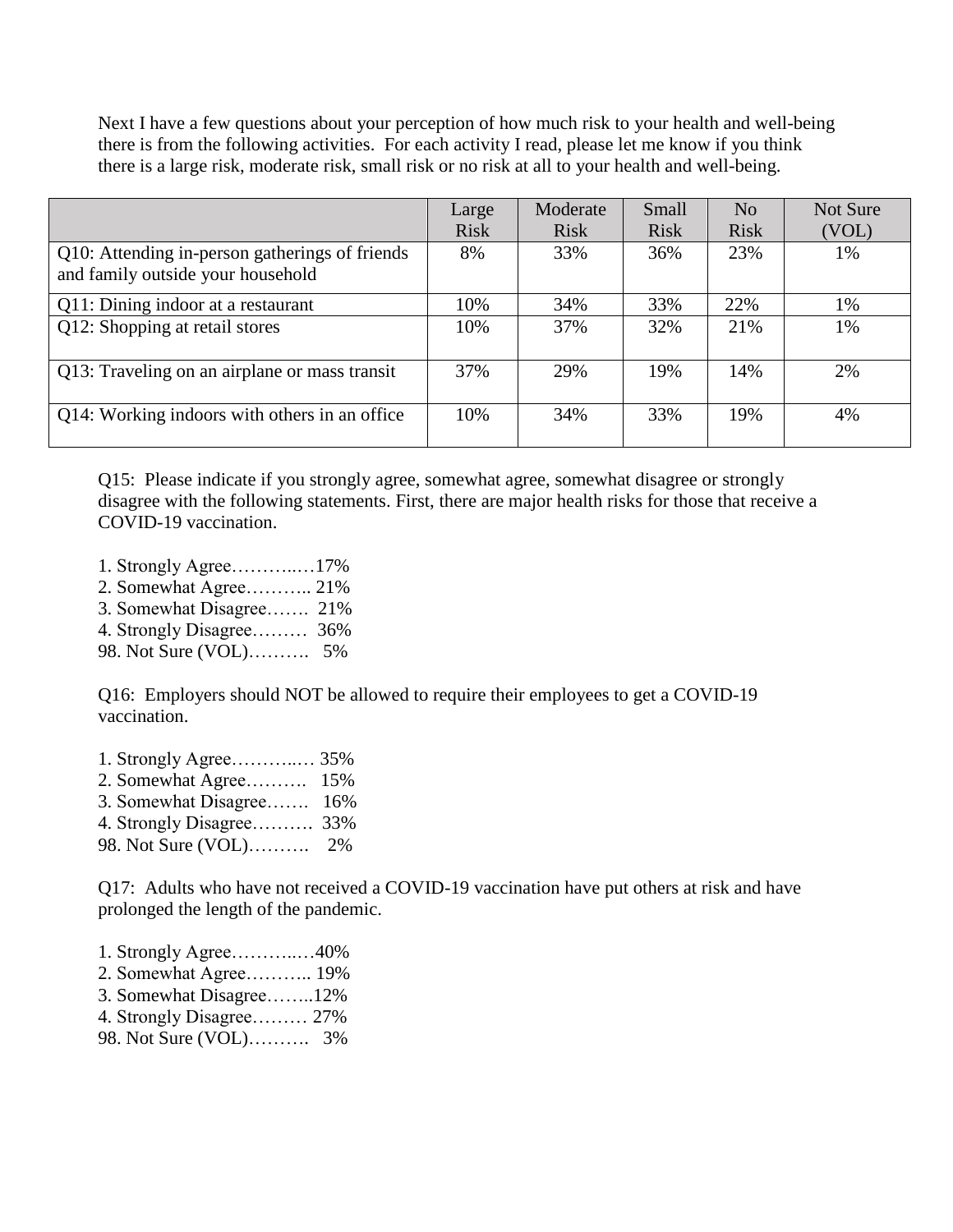Q18: The worst of the COVID-19 pandemic is behind us.

- 1. Strongly Agree………..…16% 2. Somewhat Agree………...41% 3. Somewhat Disagree……. 19%
- 4. Strongly Disagree……… 10%
- 98. Not Sure (VOL)………. 13%

|                          | <b>Fall 2021</b> | Spring 2021 |
|--------------------------|------------------|-------------|
| <b>Strongly Agree</b>    | 16%              | 14%         |
| Somewhat Agree           | 41%              | 46%         |
| Somewhat Disagree        | 19%              | 16%         |
| <b>Strongly Disagree</b> | 10%              | 9%          |
| Not Sure (VOL)           | 13%              | 16%         |

Q19: Pennsylvania public schools should require students to wear masks to protect against the spread of COVID-19.

- 1. Strongly Agree………..…35%
- 2. Somewhat Agree……….. 25%
- 3. Somewhat Disagree……. 16%
- 4. Strongly Disagree……… 20%
- 98. Not Sure (VOL)………… 4%

Q20: Which of the following best describes the effects of the COVID-19 pandemic on your Thanksgiving holiday plans?

- 1. I'll celebrate Thanksgiving in the same manner as I did before the COVID-19 pandemic………..…47%
- 2. I'll celebrate Thanksgiving with family and friends, but with more precautions for safety than in the past………………………..…20%
- 3. I won't celebrate Thanksgiving with anyone other than immediate family this year because of the risks from COVID-19………….33%
- 98. Not Sure……………………………. 1%

Q21: Have you contracted COVID-19?

- 1. Yes………………….. 20%
- 2. No……………………77%
- 98: Unsure (VOL)……… 3%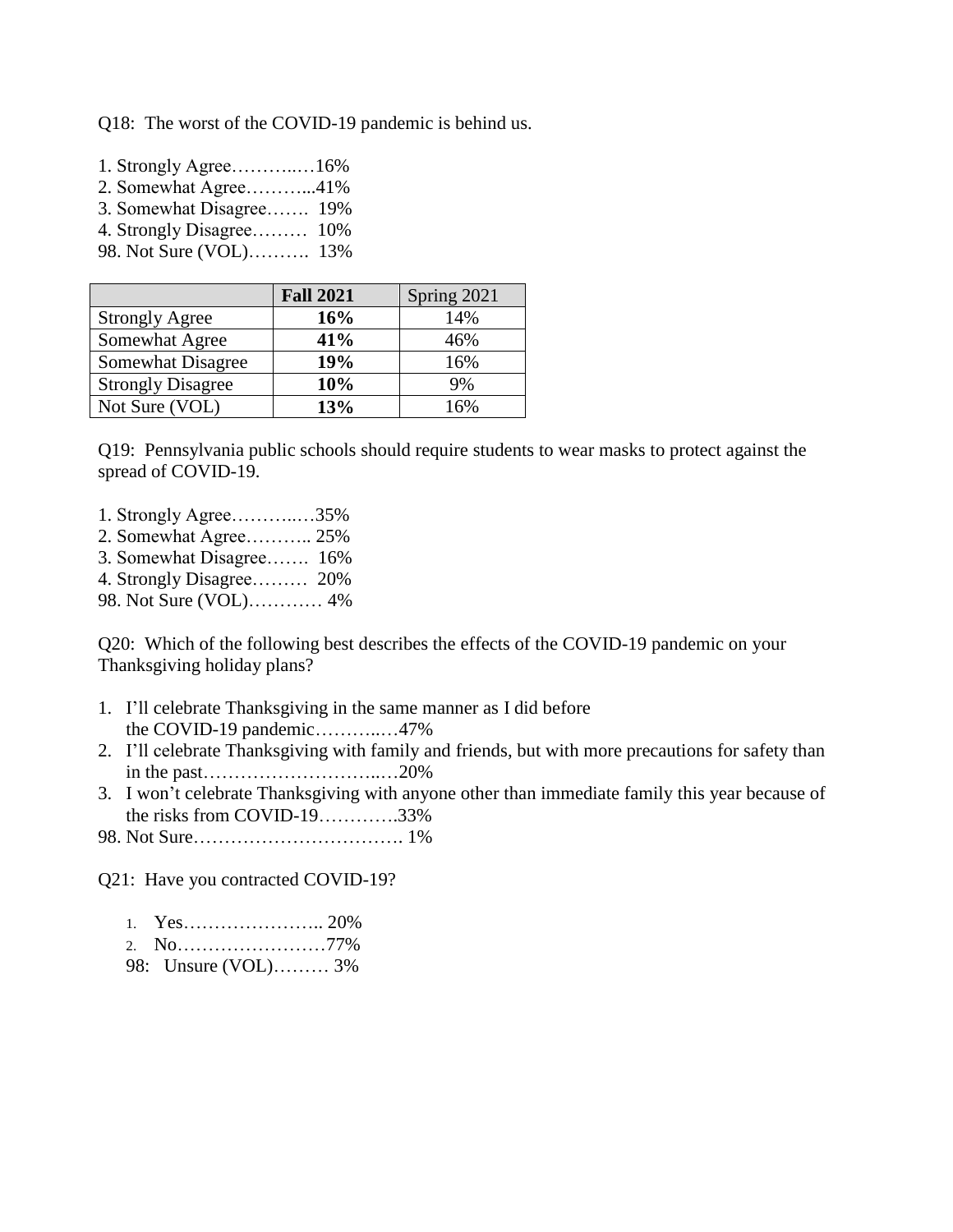## **DEMOGRAPHICS**

Q22: Finally, I have a few questions about yourself. What is your highest level of education? Is it (READ LIST)?

| Less Than High School        | 5%  |
|------------------------------|-----|
| <b>High School Graduate</b>  | 29% |
| Some College Or Technical    | 30% |
| School                       |     |
| College Graduate (4 Yr Only) | 24% |
| Graduate Or Professional     | 12% |
| <b>Degree</b>                |     |

Q23: Which of the following categories best describes your racial identity? (READ LIST)

| White/Caucasian   | 75% |
|-------------------|-----|
| African-American  | 12% |
| Hispanic/Latino   | 6%  |
| Asian             | 2%  |
| Native American   | 1%  |
| <b>Mixed Race</b> | 2%  |
| Or Other          | 1%  |

Q24: Which of the following categories best describes your current voting status? Are you registered as a (READ LIST)?

| Democrat             | 43% |
|----------------------|-----|
| Republican           | 36% |
| Independent          | 12% |
| <b>Other Party</b>   | 2%  |
| Or Not Registered To | 5%  |
| Vote In Pennsylvania |     |
| Not Sure             |     |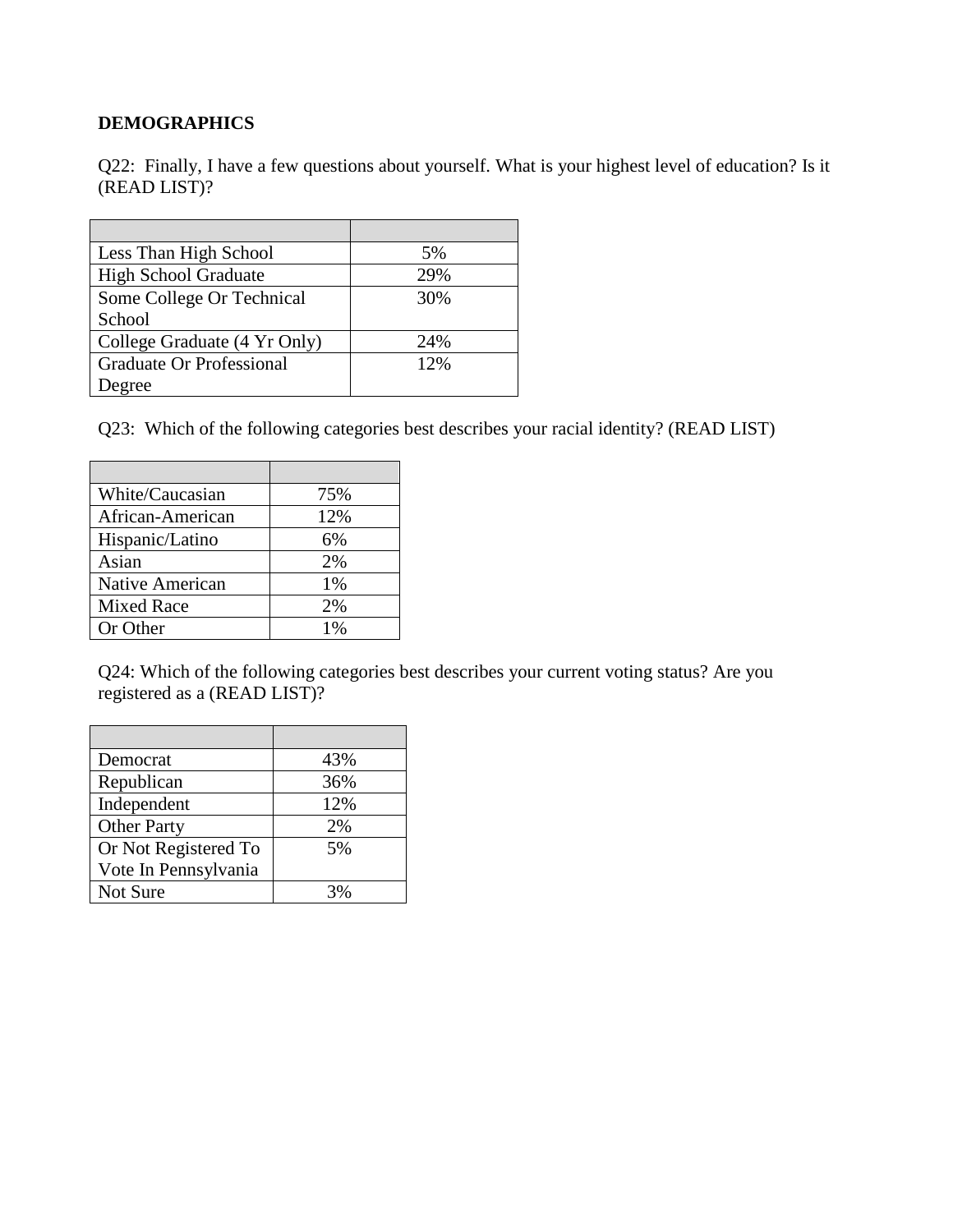Q25: Which of the following categories best describes your religious affiliation? Are you (READ LIST)?

| Catholic             | 24%    |
|----------------------|--------|
| Protestant           | 31%    |
| Jewish               | 3%     |
| Muslim               | 2%     |
| Hindu                | $<$ 1% |
| Other Religion       | 28%    |
| (Including Agnostic) |        |
| Atheist              | 6%     |
| Not Sure             | 5%     |

Q26: Do you have children under the age of 18?

| Has Children Under 18 | 25% |
|-----------------------|-----|
| No Children Under 18  | 75% |

Q27: In which of the following age categories does your current age fall. READ LIST

 $\overline{\phantom{a}}$ 

| 18-29       | 23% |
|-------------|-----|
| $30-49$     | 29% |
| $50 - 64$   | 27% |
| 65 and Over | 22% |

Q28: Which of the following categories best describes your family income? (READ LIST)

| <b>Under \$20,000</b>          | 10% |
|--------------------------------|-----|
| \$20,000-\$40,000              | 18% |
| \$40,000-\$60,000              | 20% |
| $\overline{$60,000$}- $80,000$ | 14% |
| \$80,000-\$100,000             | 13% |
| Over \$100,000                 | 16% |
| Not Sure                       |     |